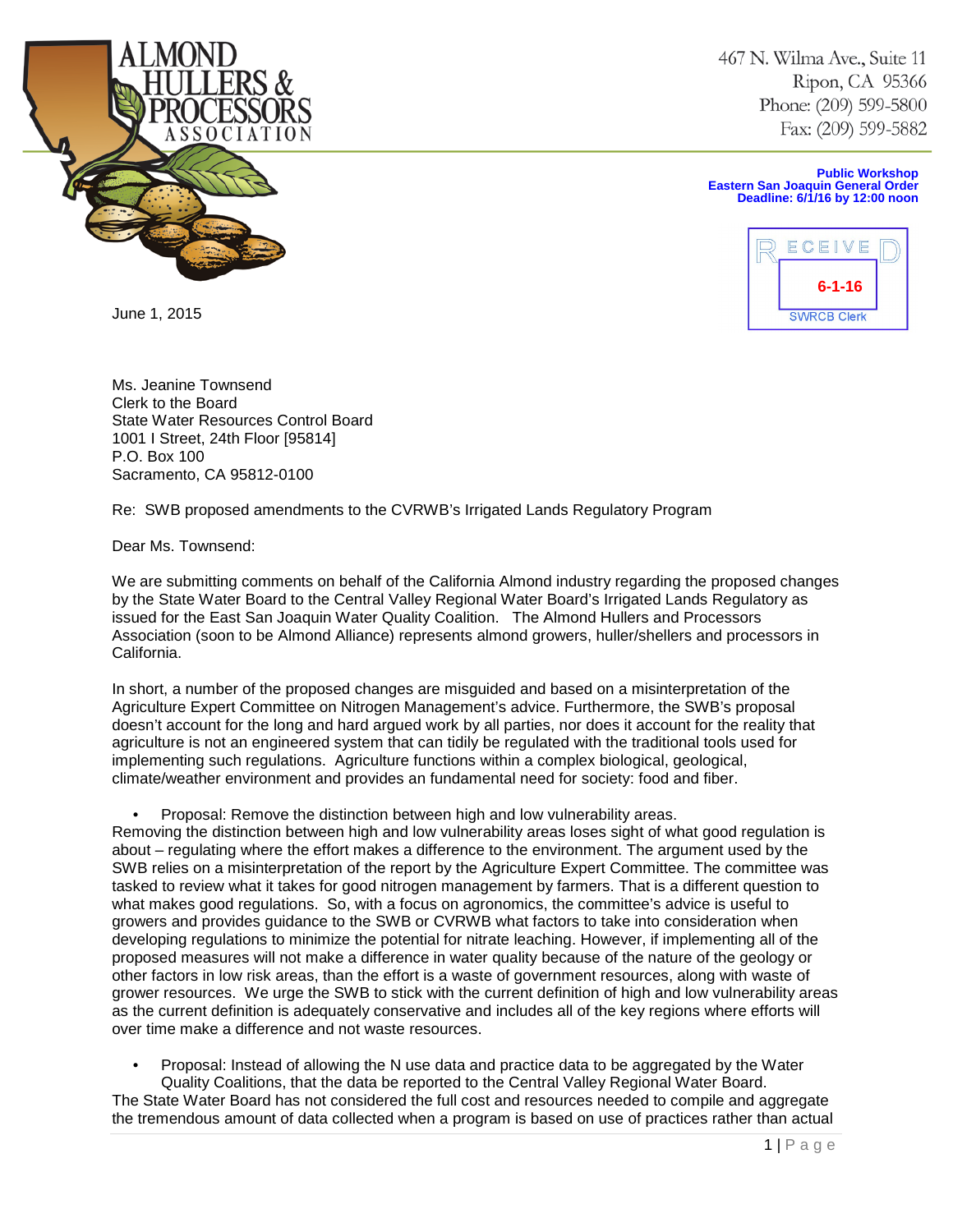measurements. The CVRWB would need to hire some 50 + additional staffers to manage the data flow. Again the question to ask is whether this proposed change in the regulation improves the quality of ground water. In short it does not. The Coalitions are in a much better position to work with their grower members where improvements seem to be necessary based on the data submitted. It is through that interaction and education that the Coalitions have already successfully improved water quality, as evidenced by the reduction in detection of certain pesticides in surface water. The SWB is concerned that the CVRWB doesn't have access to the grower data, however the current regulation allows the CVRWB to request data whether for a specific grower or location at any time from the Coalition. So, the CVRWB does have access to the raw data. We fail to see how this proposed change will improve ground water quality beyond what the current regulation will already achieve over time.

- Proposal: CVRWB is directed to develop numeric ratios for each crop for N on/N removed for regulatory purposes after several years of data
- That growers report N applied along with N removed, which means yields.
	- Focus will be on 3 year averages of N applied/N removed with harvested crop.
	- If exceed average by 1 standard deviation, then must undergo special training in N management

Again, the SWB is applying legal standards developed for engineered systems and is not acknowledging that agriculture is not a simple system. Thus, we think that the use of Nitrogen Use Efficiency, the ratio of N applied to the amount of N removed with the harvested crop (what leaves the field, not what is sold) is a good metric to assess the efficiencies of a grower's N applications. However, SWB assumption that the CVRWB can come up with a metric for each crop that works for all situations is again a major oversimplification of the realities of the agronomic systems. The almond growers through the Almond Board of California has invested significantly in research on both the N needs and when needed by almonds. For example, the nitrogen use efficiencies are dependent on the type of irrigation systems. Irrigation systems are a significant investment for perennial crop growers and thus are not changed quickly once an orchard/vineyard is established. So, the ratio that a grower with a microirrigation system can obtain is quite different from that of a grower with (or another orchard by the same grower) that is still using flood irrigation or a solid set irrigation system. Thus, the SWB assumption that can come up with one nitrogen ratio for each crop is naïve.

This is where relying on the Water Quality Coalitions to work with growers at a local level makes much more sense than to go the strictly regulatory/numeric regulatory route. The Coalitions can assess at a local level which growers are doing as well as they can given their circumstances and who would benefit from additional education.

Also, it is clear that the SWB is aiming ultimately for numeric standards for regulatory purposes once enough data is together. Again, agriculture doesn't lend itself to simple numeric standards when dealing the complexity of variability from year to year in crop demand or crops growing, different soils, the uncertainty what the soil microbes will do with the N applied, different weather or other stress conditions, etc etc.

As noted the Almond growers have funded over \$500,000 in research on how best to apply N in almonds over 6 years. Most of that work was with Patrick Brown's group from UC-Davis looking at the whole question of how much N on vs N removed with the harvested crops, as well as when the trees take up N from the soil, as well as improvements to leaf sampling to allow a growers to refine the N needed midgrowing season. If include research to assess N movement with water in the soil and tree, then we spent: \$800,000 over 6 years. In addition, the Almond Board of California has funded the development of a Nitrogen Budgeting tool available to all almond growers and funds maintenance of it. It also doesn't include funding for these efforts from CDFA-FREP grants as well as a USDA –Specialty Crop Research Initiative grant. Thus, serious thought needs to be given how the research needed to obtain the ratio desired by the SWB will be funded and whether there is even the research capacity within California to actually do it for all the diverse crops grown in the Central Valley.

Coming back to the theme that the SWB doesn't take into account the messiness of working in a agricultural system, one thing that we learned from the research is that mature trees store N not just overwinter but can use N internally when deprived of N. The inadequate N treatment took 2 years to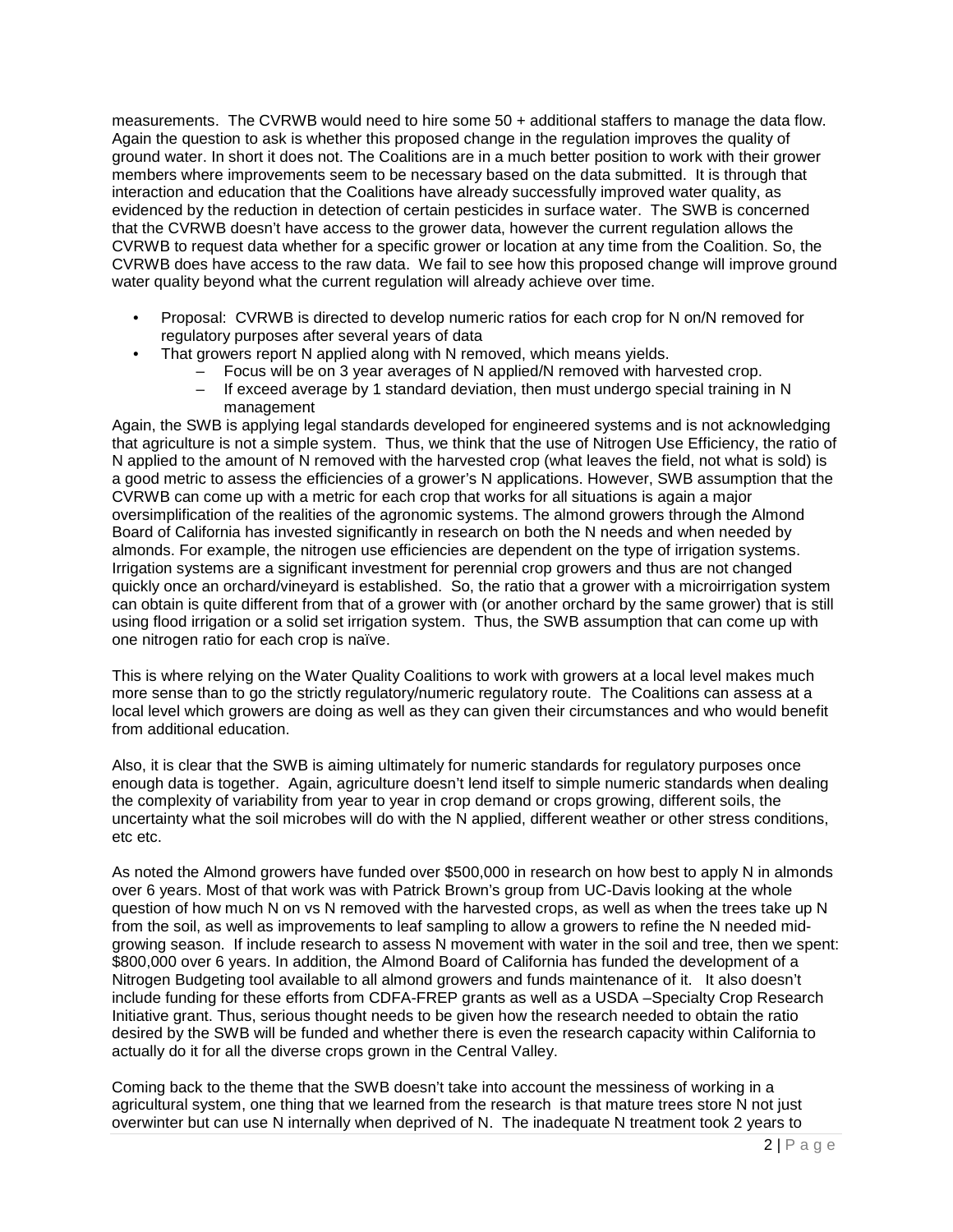show stress effects on the trees because the trees were using N from internal sources, in essence eating themselves. So 3 year running averages are not likely appropriate for perennial cropping systems until we better understand when the N applied is actually too low for tree health.

Furthermore, there is still very limited data on the N needs when growing the trees, that is the first 1-10 years of growing almonds (longer for pistachios or walnuts) in the orchard. Here the ratio is likely changing from year to year as the orchard grows in size. How will that be address with a simple ratio of N on vs N off by crop?

And the Almond Board is currently funding research on the use of organic matter amendments such as composted manure, composted green waste, cover crops, etc., Currently annual funding is around \$300,000 and will take several years due to the nature of soils and trees. One of the questions is simply to better understand the impacts of such materials on both N available from the materials and when, as well possible impacts on N fertilizer use efficiency and where kept in the soil. Coming back to the complexity of the agronomic systems that make simple engineering based regulatory thinking

For the 2014-2015 crop year, the farm gate value of California Almonds was around \$4.5 billion. Almonds are California's top export crop and the largest single United States specialty crop exported by value. There are currently an estimated 890,000 bearing acres of almonds, with an additional 150,000 acres of non-bearing orchards due to come into full production over the next 3-5 years. Almonds, along with other tree nuts, are valued for their high protein content in addition to other nutrients. That protein content means that significant N fertilization is needed to provide the nutritious, healthy food valued by many and critical for those who prefer to subsist from a plant-only based diet.

Thus, we urge the SWB to enter constructive dialogue with the CVRWB, the ag groups, the research community, and others to assess whether any changes are really needed and if yes how best to achieve the goal of improved/protect ground water quality. We would argue that the current the current IRLP by the CVRWB has found a balanced way to achieve those goals as efficiently as possible given the complexity of the agronomic systems.

Sincerely,

Jabriel laz

Gabriele Ludwig, Ph.D. Consultant to AHPA

CC: Kelly Covello, APHA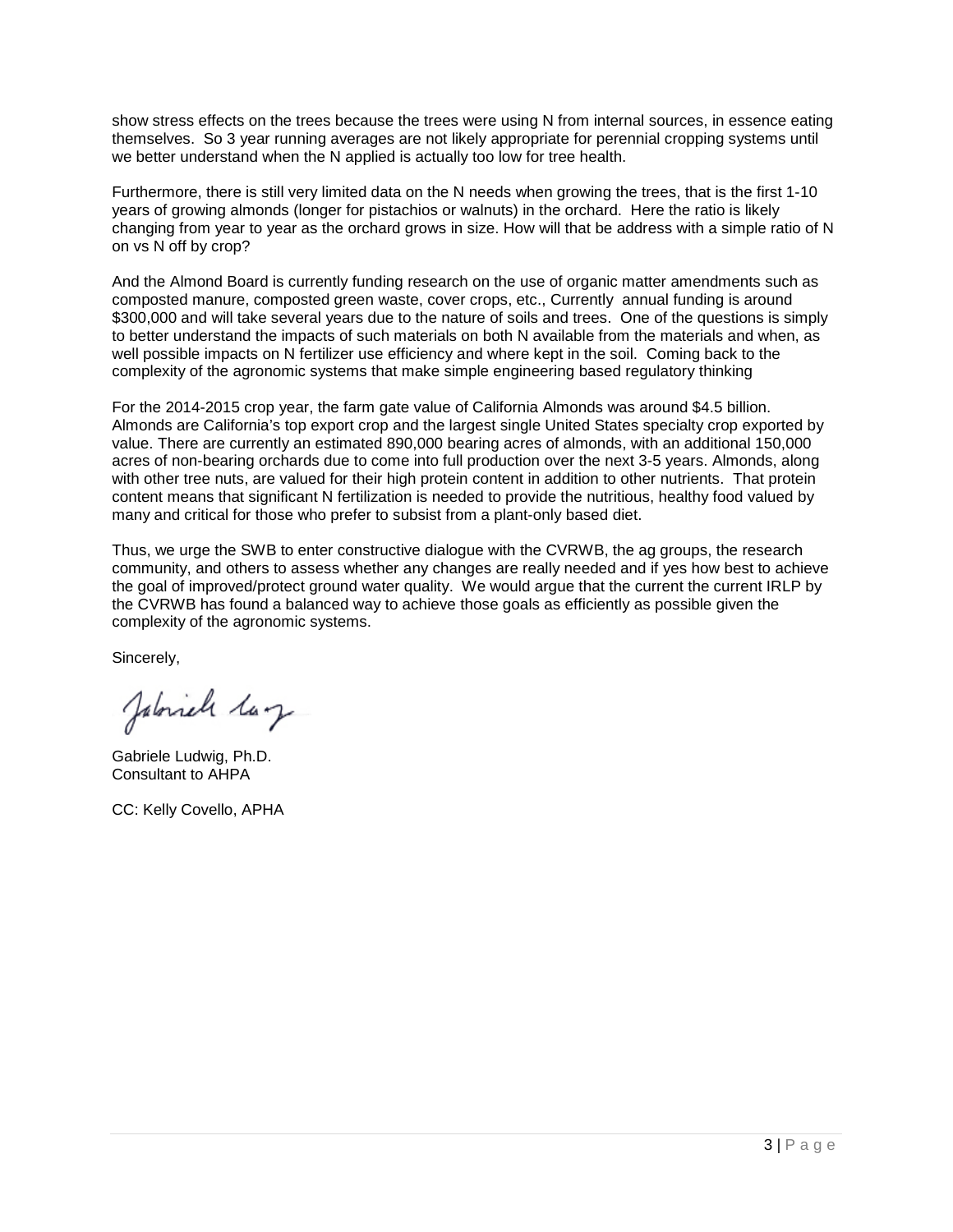

467 N. Wilma Ave., Suite 11 Ripon, CA 95366 Phone: (209) 599-5800 Fax: (209) 599-5882

April 30, 2015

OPP Docket Environmental Protection Agency Docket Center (EPA/DC) (28221T) 1200 Pennsylvania Avenue NW Washington, DC 20460‐0001

RE: Chlorpyrifos Registration Review, Docket EPA‐HQ‐OPP‐2008‐0850

To Whom It May Concern:

Revised Human Risk Assessment for chlorpyrifos published on December 29, 2014.

The Almond Hullers & Processors Association (AHPA) is an association representing the California Almond industry and is organized to promote the interests of its members. Our members represent over 90% of the California Almond industry based on volume.

The Almond Board (ABC) is a grower-enacted Federal Marketing Order under the supervision of the United States Department of Agriculture representing over 6,000 almond growers and 100+ almond handlers. The Board engages in production, nutrition and market research to support domestic and international markets. Research data and factual industry information generated by the ABC has been incorporated into these comments.

Almonds are California's top export crop and the largest single United States specialty crop exported by value. For the 2013-2014 crop year, California produced \$5.85 billion farm gate of almonds on 860,000 bearing acres of orchards. There are currently an additional 100,000 acres of non-bearing orchards due to come into full production in the next 3-5 years. Since about 70% of the crop is exported, it is critically important that almonds are in compliance with quality and international food safety standards, including maximum residue levels (MRLs) established by importing countries.

Pest management is a critical component of almond production, and the ABC has funded research since 1973 to provide growers with science-based, integrated pest management (IPM) solutions. Since the 1980's growers have made significant advances in sampling, decision-making, and alternative management practices to reduce use of broad spectrum insecticides. The almond production system was one of the first to face increased regulation of organophosphates to prevent offsite movement during dormant applications. Industry supported research has resulted in the reduction of organophosphates during winter dormancy by almost 85%. In 2009, the California Almond Sustainability Program was established by the ABC to better understand the practices of growers related to water use, water quality, air quality, energy, nutrient management, pest management and bee health as a part of a continuous improvement approach to agricultural practices.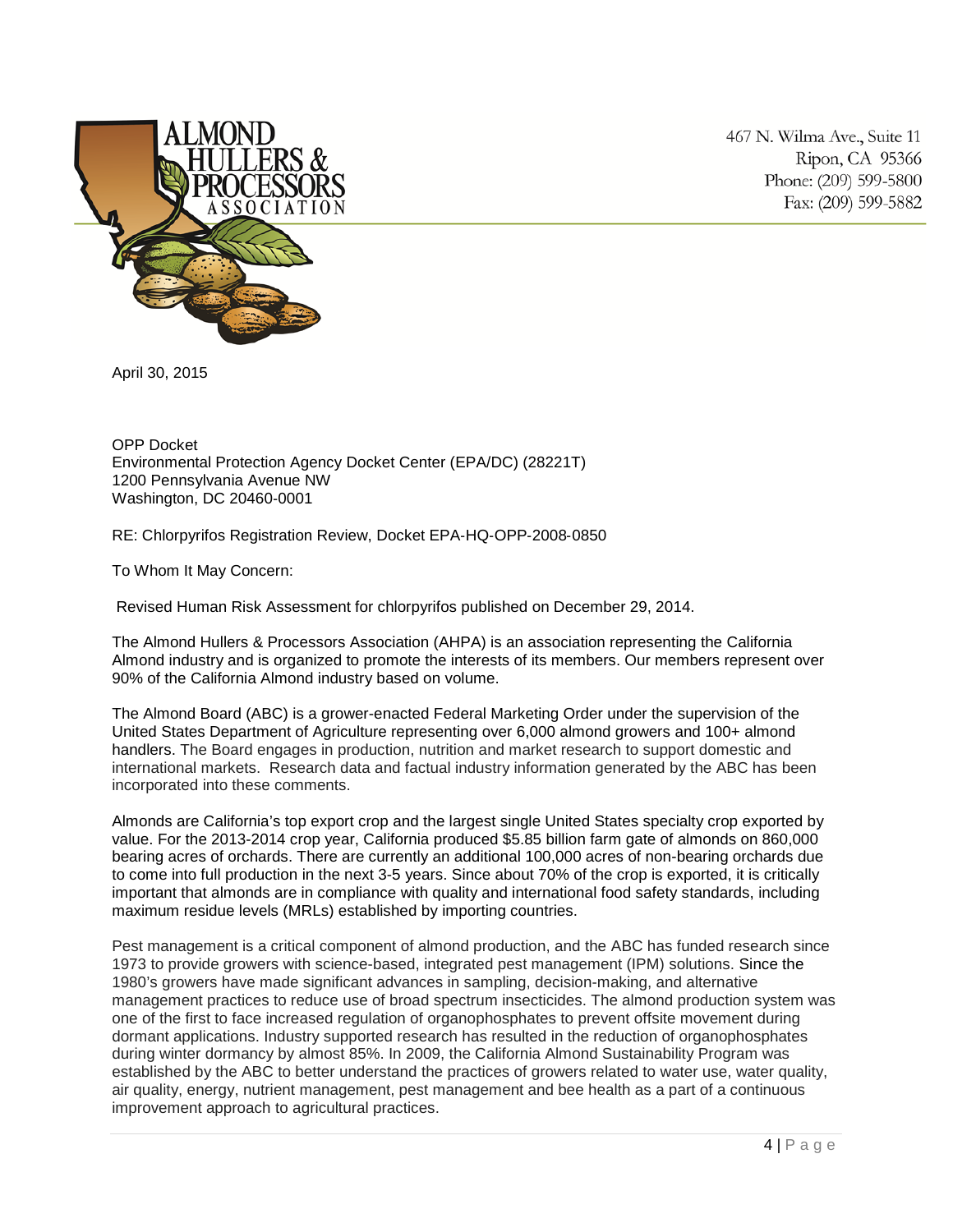Chlorpyrifos has been an important product in IPM programs in California and the almond industry continually strives to add to the array of alternative products and best management practices. Throughout 2014, almonds participated as one of four California commodities for an in-depth discussion on chlorpyrifos use and stewardship. The project, *Identifying and Managing Critical Uses of Chlorpyrifos in Alfalfa, Almonds, Citrus and Cotton Project,* was developed as a multi-year effort to identify the pest management needs and best practices for use of chlorpyrifos in conjunction with the California Department of Pesticide Regulation (CDPR) and the University of California Statewide Integrated Pest Management Program. The full report for this project is posted on the UC IPM websites at [http://www.ipm.ucdavis.edu/IPMPROJECT/CDPR\\_Chlorpyrifos\\_critical\\_use\\_report.pdf](http://www.ipm.ucdavis.edu/IPMPROJECT/CDPR_Chlorpyrifos_critical_use_report.pdf)

The Almond Crop Team reviewed pest species for which chlorpyrifos is considered a highly effective product for pest management. Facilitated discussions allowed the groups to characterize what uses of chlorpyrifos were critical, i.e., key pests for which there are no or few alternatives to chlorpyrifos, important pests for which there are alternatives and finally, occasional pests for which it is important to retain access to chlorpyrifos as a part of the IPM toolbox. Alternatives to chlorpyrifos were evaluated in terms of efficacy, MRLs, cost, resistance management issues, impacts on beneficial species or other attributes for consideration in decision-making.

The Almond Crop Team identified 12 pests for which chlorpyrifos is considered of vital importance to the industry. Of these, leaffooted bugs and stink bugs emerged as "critical use" pests for which there are no or very few desirable alternatives to chlorpyrifos. It should be noted that the potential alternatives are neonicotinoid insecticides, which have their own set of issues at the moment. The remaining species either had alternative products available, or, the species were present only occasionally; this categorization did not lessen the importance of chlorpyrifos as an important tactic for these species as a part of local IPM programs.

The potential loss or over-regulation of chlorpyrifos clearly puts the almond industry at risk until similar, efficacious products with international MRLs are registered. Since such a high proportion of the almond crop is marketed to export markets, the availability of this tool puts these valuable markets in jeopardy with severe potential economic ramifications at the grower community and state levels.

The California Almond industry is extremely concerned at the revised risk assessment published in late 2014 for both practical and policy reasons. For example, we see this direction in regulatory decisionmaking to expand the dietary risk assessment to the worker exposure assessment use to go well beyond the intent of the Food Quality Protection Act.

We support the stated goals of the Administration to be science-based and transparent in establishing regulations. We strongly believe, however, that the Agency must consider their process to evaluate the validity, completeness and reliability of the available data in modifying use patterns for products such as chlorpyrifos.

We have reviewed and considered the practical and policy implications of the December 2014 document and provide the following comments and questions for the Agency.

As an example of using the latest scientific data or methodology, EPA incorporated available pharmacokinetic data in their review of the use of the standard uncertainty factors. We appreciate the Agency's working through the data and applying pharmacokinetic approaches.

## Major Concerns with the Revised Human Health Risk Assessment for Chlorpyrifos

- Expansion of the use of the FQPA safety factor from the dietary risk assessment to the worker exposure assessment.
- Unsubstantiated reinstatement of FQPA 10X Safety Factor from the 2011 assessment.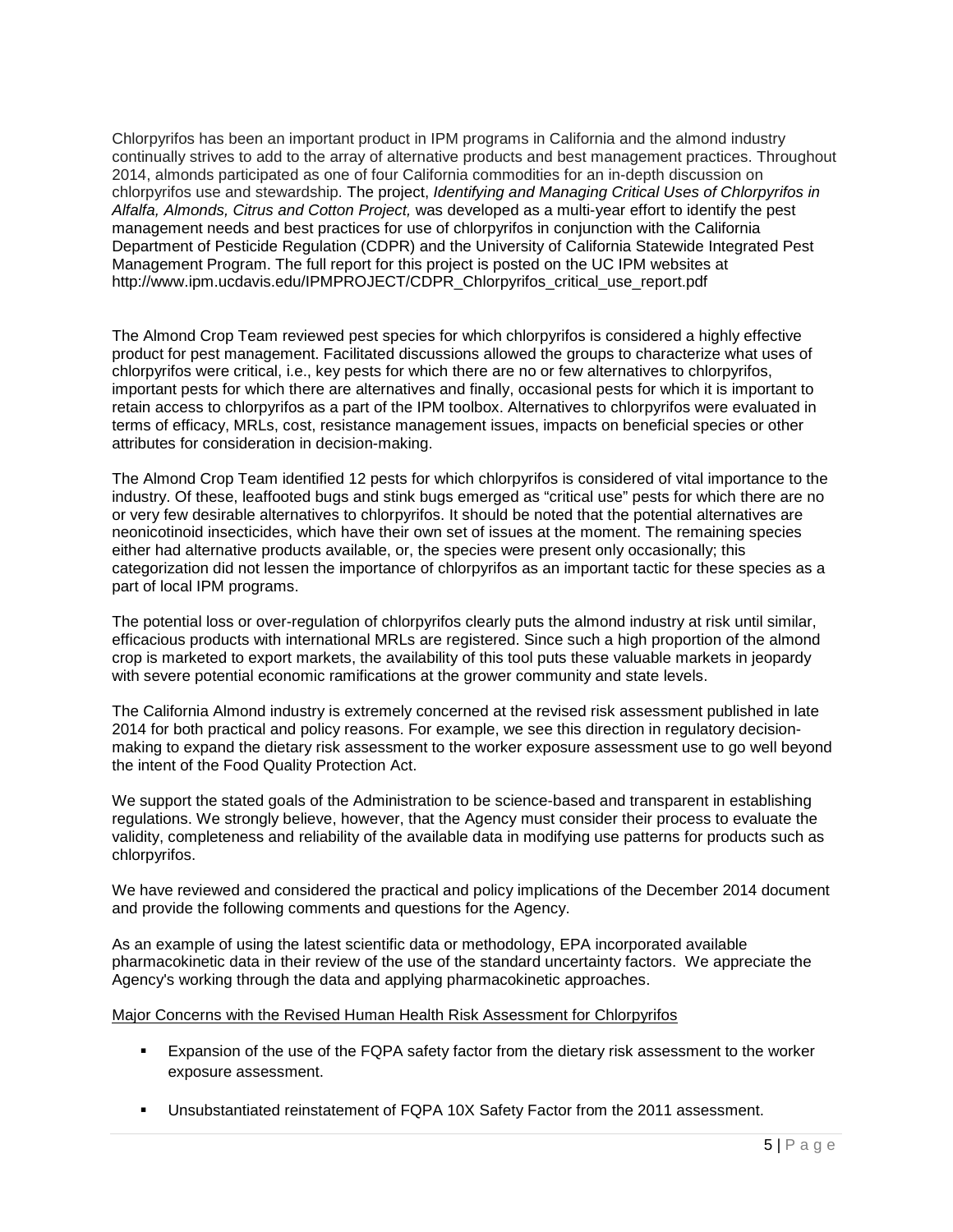Use of epidemiological studies when animal studies clearly contradict adding a 10x FQPA safety factor.

## Request for Elaboration on Specific Points in the Assessment

We request the Agency provide detailed responses to the following questions about the Revised Human Health Risk Assessment:

- Why was the decision made to reinstate the FQPA Safety Factor (SF) to a full 10X from the 1X SF previously established in its 2011 assessment?
- What are the criteria for determination of the value of epidemiological studies in the EPA risk assessment process? Currently, given the plethora of epidemiological studies with various claims in the published literature, clear criteria for when a study (studies) rise to the quality for inclusion are needed, and that is not substantiated in this case.
- What is the context of the epidemiology studies being used?
- How does EPA decide which toxicological data submitted will be put in relation to any data incorporated from the epidemiological studies? Was the extensive data provided by chlorpyrifos manufacturers incorporated into the review process?
- **What are the drivers that influence the apparent differences in risk for ground boom applications** versus airblast applications?
- Why is modeling data used when extensive real-world monitoring data for chlorpyrifos is available?

We understand that EPA's evaluations must be based on validated test data or other significant scientific evidence, including full access to underlying data. We are perplexed, however, that the Agency continues to use modeling for drinking water exposure rather than use of real world measurements and other field validated information when it is available.

Over the last ten years, California Almond growers have been paying for surface water quality monitoring under the Irrigated Lands Regulatory Program (ILRP). There have been detects of chlorpyrifos in surface water in the Central Valley but the ILRP has mechanisms for addressing it that have been successful in reducing the rates of detections. Thus, it is extremely frustrating when this resource of real life surface water chlorpyrifos concentration data and the stewardship effort is not recognized or fully utilized by the Agency.

Currently, almost no crops pass the drinking water assessment because of the assumptions EPA makes in determining the potential for a pesticide to be in drinking water. EPA has numerous conservative assumptions built into the current drinking water exposure assessment, which are not readily apparent from the risk assessment.

- **The farm pond model underlying the drinking water assessment is highly conservative for** drinking water, as that concentrated a location for run off is not typical for drinking water sources.
- For the spray drift calculations, EPA assumes that airblast applications are made to young, dormant trees, meaning there is almost no tree present to intercept the spray – very much the worst case scenario. Again, for almonds, dormant, non-bearing trees are not the time for